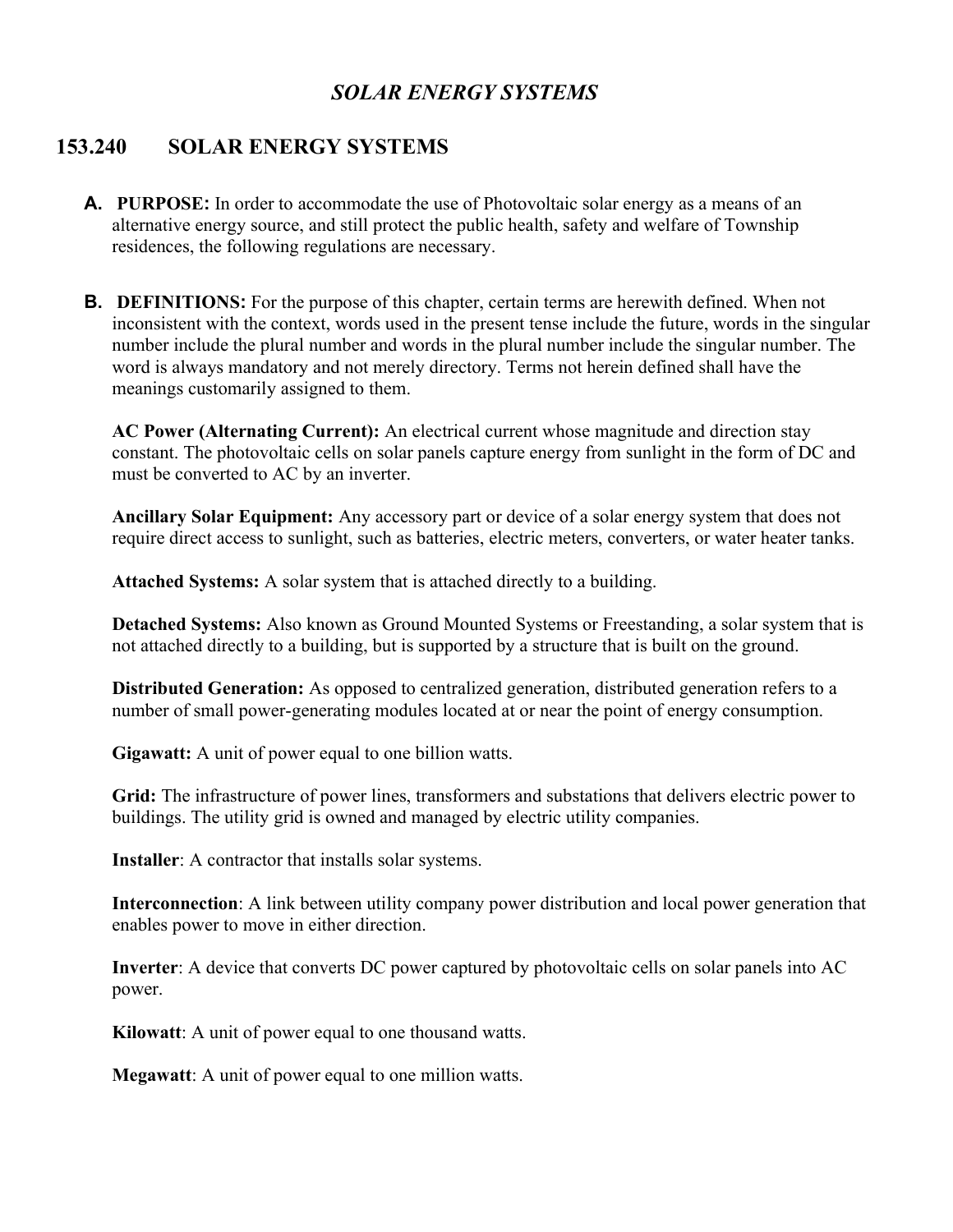Net Metering: A policy whereby utility companies with small-scale renewable power sources, including solar, receive credit from their utility provider for electricity generated in excess of their needs (also known as "net excess generation.")

On/Off Grid System: A solar energy system that is interconnected with the utility grid is an on-grid or grid-tied system, while a system not interconnected is an off-grid system.

Permitting: The process by which a local unit of government allows for certain development, changes, and activities in their jurisdiction.

Photovoltaic (PV): A method of generating electrical power by converting solar radiation (sunlight) into direct current electricity using semiconductors.

Solar Collection Devices – General: Solar collection devices are designed to capture and utilize the energy of the sun to generate electrical power. A solar collection device is the actual material(s) used to collect solar rays and all associated ancillary and structural devices needed to support and convert/transmit the energy collected. These devices may be either freestanding or attached to a structure and are sized to meet the various user needs and/or utility requirements.

Solar Collection Devices – Small Freestanding Systems: An array of freestanding (not attached to a principal or accessory structure) solar collection materials that have a manufacturer's rating of 500W to 10kW.

Solar Collection Devices – Medium Freestanding Systems: An array of freestanding (not attached to a principal or accessory structure) solar collection materials that have a manufacturer's rating of greater than 10kW.

Solar Collection Devices – Large Freestanding Systems (Solar Farms): A utility scale commercial facility that converts sunlight into electricity, whether by photovoltaics, or any other various solar technologies for the primary purpose of wholesale or retail sales of generated electricity off-site. Solar farms do not include small scale solar panels or technologies installed at individual residential or commercial locations (e.g., roof or ground mounted panels) that are used exclusively for the sale of surplus electrical energy back to the electrical grid. These installations are permitted as Accessory Structures or Uses.

Solar Photovoltaic System: The total components and subsystems that, in combination, convert solar energy suitable for connection to utilization load.

Time -of-Use (TOU) Rates: A utility billing system in which the price of electricity depends upon the hour of day at which it is used. Rates are higher during the afternoon when electric demand is at its peak. Rates are lower during the night when electric demand is off peak.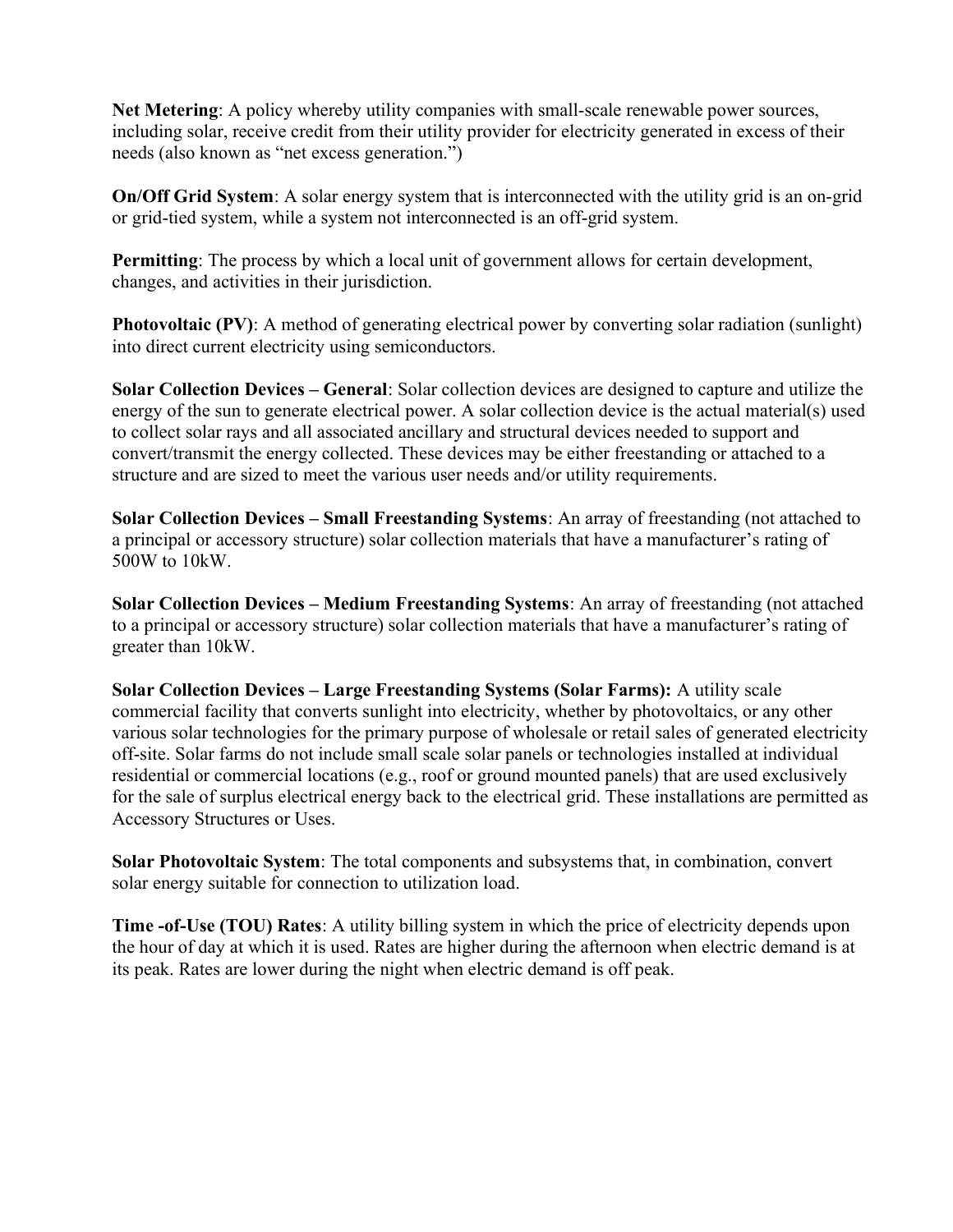#### C. ATTACHED SOLAR SYSTEMS: 500W or more

- a. Attached solar systems must have a building application with site plan. This plan may be approved by the zoning administrator, or, at his/her option taken to the Planning Commission for future review.
- b. Building permit application must show the method by which the solar collection devices are attached to the building.
- c. An Electrical permit will be required for all attached systems.

### D. SMALL FREESTANDING SOLAR SYSTEMS: 500W to 10KW

- a. Small freestanding solar systems will require an electrical permit and a building permit with a site plan. This plan may be approved by the zoning administrator, or, at his/her option taken to the Planning Commission for future review.
- b. Freestanding solar systems must not block the view from neighboring homes or drives.
- c. Small freestanding solar systems must meet the same setbacks as an accessory building in that zone.
- d. All supports must extend below frost level and set on concrete pads capable of supporting the weight of the system.
- e. An inspection of the pads before covering will be required as well as a final inspection.
- f. Energy collected by small freestanding systems will be for use only by buildings on the same parcel.

#### E. MEDIUM FREESTANDING SYSTEMS: 10KW or more, but not for resale.

- a. Medium freestanding solar systems will require an electrical permit and a building permit with a site plan. The site plan must be approved by the Planning Commission before any work commences.
- b. Medium freestanding solar systems will be allowed only on parcels of two acres or more. Setbacks will be the same as structures in that zone.
- c. Energy collected by medium freestanding solar systems will be used only by the buildings on the property with the option of additional energy generated being sold back to the utility company.
- d. In-ground supports must extend below frost level and be supported by concrete pads.
- e. Inspections by the Township building official will be required before covering pads and after construction is final.
- f. Bottom of solar panels will have a maximum of 8' and top of panels a maximum of 14' above ground level.
- g. The Planning Commission may require fences or barriers as they deem necessary to provide screening for adjacent properties.

### F. LARGE FREESTANDING SYSTEMS: Solar Farms to be used for resale.

- a. Large freestanding solar farms are allowed in the industrial zone as a permitted use and would require approval by the Planning Commission for special use in commercial or agricultural zones.
- b. Large freestanding solar farms will require an electrical permit and a building permit with a site plan prepared and stamped by an engineer. The site plan will require approval by the Planning Commission.
- c. A minimum of 20 acres will be required for a large freestanding solar farm system.
- d. The Planning Commission may require fences or barriers as they deem necessary to provide screening for adjacent properties.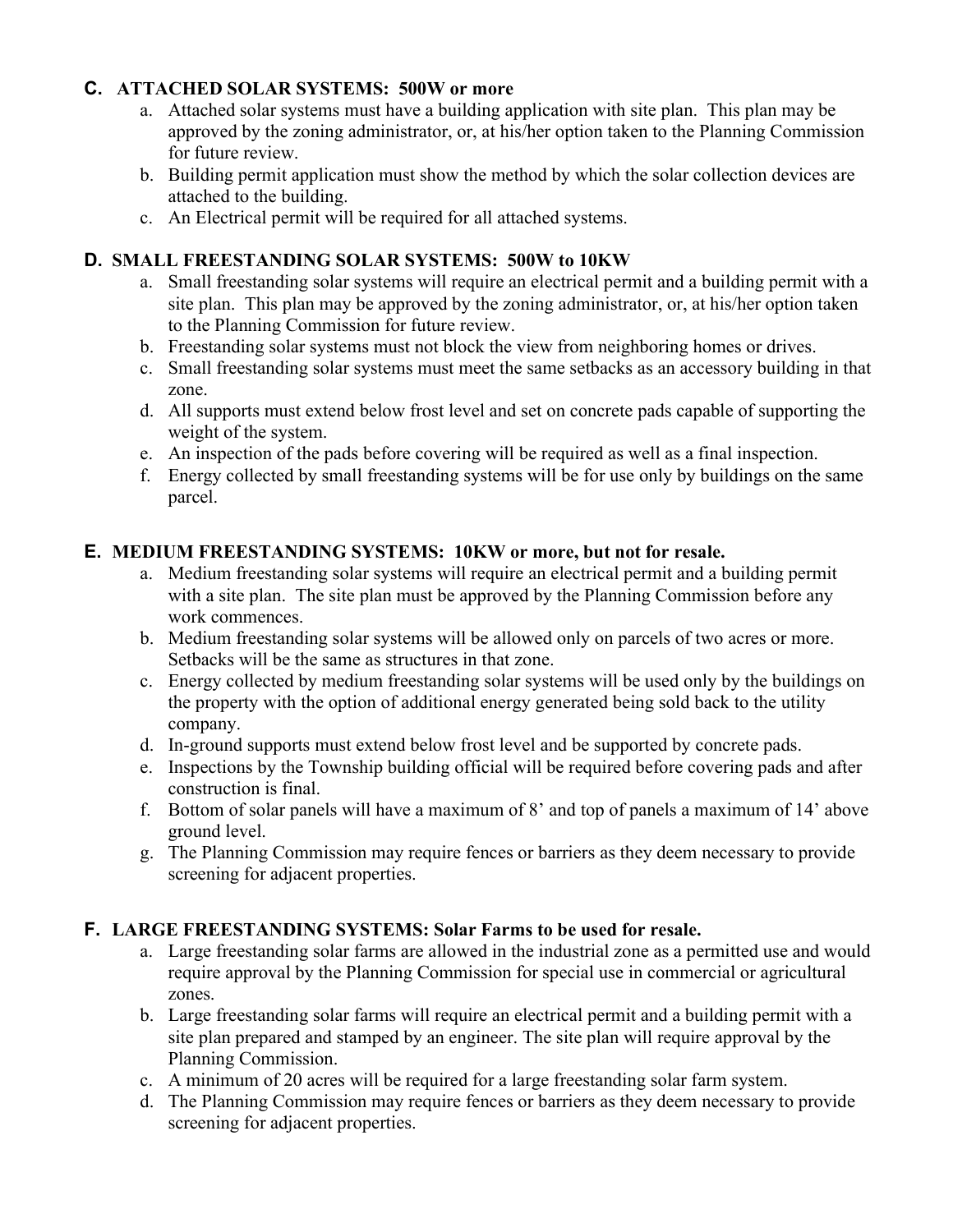- e. Height Restrictions: All photovoltaic panels located in a solar farm shall be restricted to a height of fourteen (14) feet above ground level.
- f. Setbacks: All photovoltaic solar panels and support structures associated with such facilities (excluding perimeter security fencing) shall be a minimum of fifteen (15) feet from a side or rear property line and a minimum of thirty (30) feet from any road or highway right-of-way.
- g. Maximum Lot Coverage: Maximum lot coverage restrictions shall not apply to photovoltaic solar panels. Any other regulated structures on the panel are subject to maximum lot coverage restrictions.
- h. Safety/Access: A security fence (height and material to be established through the special land use permit process) shall be placed around the perimeter of the solar power plant and electrical equipment shall be locked. Knox boxes and keys shall be provided at locked entrances for emergency personnel access. Electric fencing is not permitted.
- i. Sound Pressure Level: No large photovoltaic solar farm facilities shall exceed sixty-five (65) dBA as measured at the property line.
- j. Local, State and Federal Permits: Large photovoltaic solar farm facilities shall be required to obtain all necessary permits from the U.S. Government, State of Michigan, and Big Rapids Charter Township, and comply with standards of the State of Michigan adopted codes.
- k. Electrical Interconnections: All electrical interconnection or distribution lines shall comply with all applicable codes and standard commercial large-scale utility requirements.
- l. Signage: No advertising or non-project related graphics shall be on any part of the solar arrays or other components of the large photovoltaic solar farm facilities. This exclusion does not apply to entrance gate signage or notifications containing points of contact or any and all other information that may be required by authorities having jurisdiction for electrical operations and the safety and welfare of the public.
- m. Abandonment and Decommissioning: Following the operational life of the project, the applicant shall perform decommissioning and removal of the large photovoltaic solar farm facilities and all its components. The applicant shall prepare a decommissioning plan and submit it to the Planning Commission for review and approval prior to issuance of the Special Land Use Permit.
- n. Inspection: The Township shall have the right at any reasonable time, to provide notice to the applicant to inspect the premises on which any large photovoltaic solar farm facilities is located. The Township may hire one or more consultants, with approval from the applicant (which shall not be unreasonably withheld), to assist with inspections at the applicant's or project owner's expense. Inspections must be coordinated with, and escorted by, the applicant's operations staff at the large photovoltaic solar farm facilities to ensure compliance with the Occupational Safety and Health Administration (OSHA), NESC and all other applicable safety guidelines.
- o. Maintenance and Repair: Each large photovoltaic solar farm facility must be kept and maintained in good repair and condition at all times. If the Township Building Official determines that a large photovoltaic solar farm facility fails to meet the requirements of this ordinance and the Special Land Use Permit, or that it poses a safety hazard, the Building Official, or his or her designee, shall provide notice to the applicant of the safety hazard. If, after a reasonable cure period (not to exceed seven (7) days), the safety hazards are not corrected, the applicant shall immediately shut down the large photovoltaic solar facility and not operate, start or restart the large photovoltaic solar facility until the issues have been resolved. Applicant shall keep a maintenance log on the solar array(s), which shall be available for the Township's review within 48 hours of such request. Applicant shall keep all sites within the large photovoltaic solar farm facility neat, clean and free of refuse, waste or unsightly, hazardous or unsanitary conditions.
- p. Road Repair: Any material damages to a public road located within the Township resulting from the construction, maintenance or operation of a large photovoltaic solar farm facility shall be repaired at the applicant's expense. In addition, the applicant shall submit to the appropriate